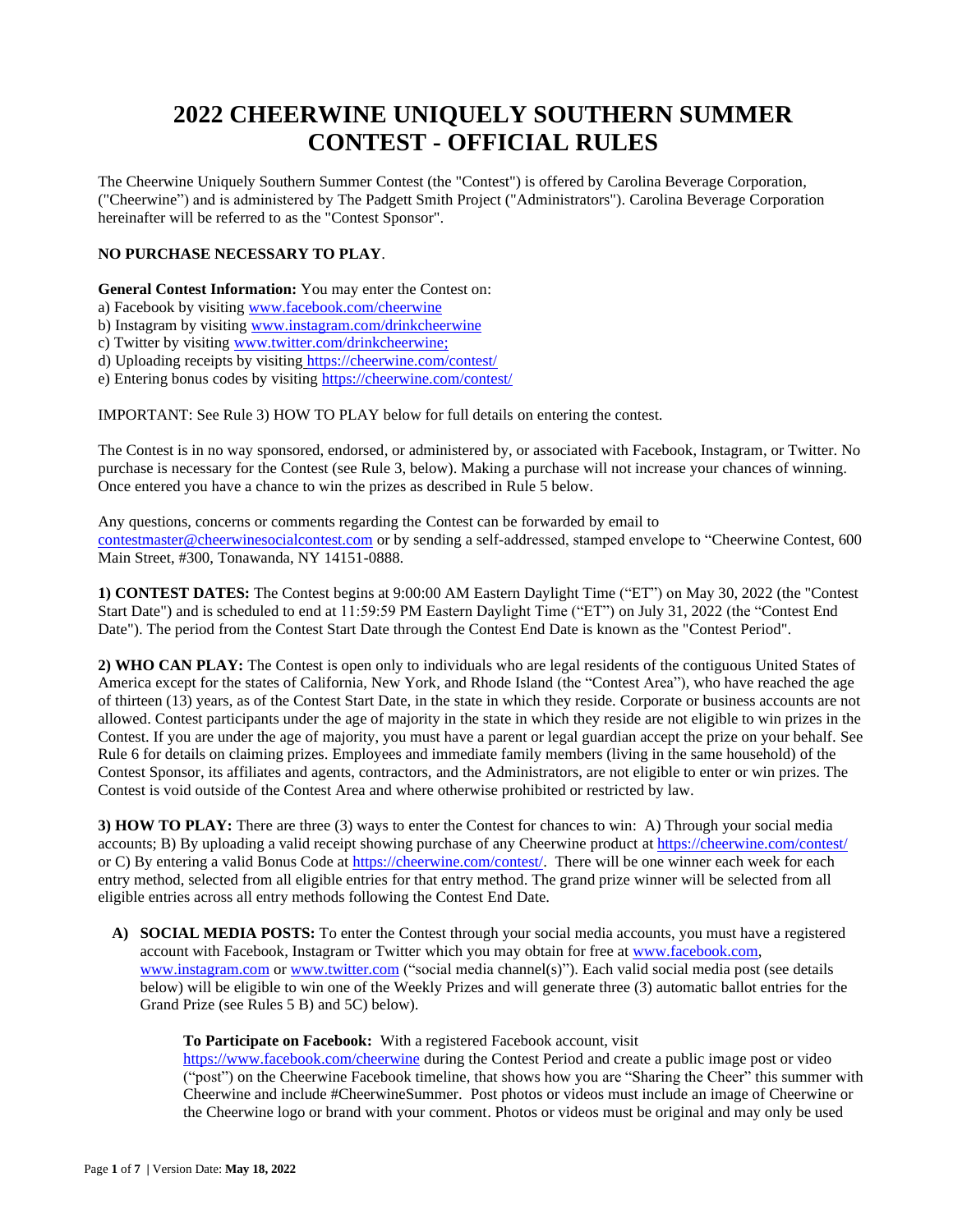once during contest period. Photoshopped or duplicated images or videos will not be eligible. Contest Sponsor reserves the right to disqualify your photo, video, or entry at any time.

**To Participate on Instagram:** With a registered Instagram account, during the Contest Period, create a public post with #CheerwineSummer that shows how you are "Sharing the Cheer" this summer with Cheerwine. Post must include an image of Cheerwine or the Cheerwine logo or brand with your comment. Post must be original and may only be used once during the contest period. Photoshopped or duplicated images or videos will not be eligible. Contest Sponsor reserves the right to disqualify your photo, video, or entry at any time.

**To Participate on Twitter:** With a registered Twitter account, create a public post and include a photo, during the Contest Period, with #CheerwineSummer that shows how you are "Sharing the Cheer" this summer with Cheerwine. Post photos must include an image of Cheerwine or the Cheerwine logo or brand with your comment. Photos must be original and may only be used once during contest period. Photoshopped or duplicated images will not be eligible. Contest Sponsor reserves the right to disqualify your photo or entry at any time.

Posts must be submitted pursuant to the (a) Content Restrictions (as set forth in the Content Restrictions section below), and (b) Facebook Terms and Community Standards available at [www.facebook.com.](http://www.facebook.com/) By successfully posting, as directed, a photo and comment or video that remains posted through the Contest End Date you will receive three (3) ballot entries in the Contest ("eligible entry or entries"). Comments hidden or removed from the Contest post prior to the Contest End Date will be void. All eligible entries received from all social media channels will be combined and the Contest Sponsor or Administrators and / or their Agents ("Administrators") will select from among all eligible entries received during the Contest Period to award the prizes as outlined in Rule 5 below.

**Terms of Submission:** Social accounts must relate to a single individual. The individual in whose name the account is registered to, shall be considered the entrant. You may only submit one (1) eligible entry per person, per day, per social media channel. Each entry must be unique and original and not a duplication of a prior entry.

**Rights Granted by you:** By entering the Contest, you agree that: (a) the Administrators, Contest Sponsor, and their respective licensees, successors and assigns will have the right to use all or a part of your entry, your name and address (city and state), anywhere in the world and in perpetuity, for future advertising, trade, promotion and publicity in any manner and in any medium now known or hereafter devised, without compensation and without notice to you and without consideration, review or approval from you; and (b) You agree that you will not now, nor in the future, be paid for your entry or for granting the Administrators or Contest Sponsor any of the rights set out in these Rules.

**Content Restrictions:** Entrants must not include any of the following content (the "Content Restrictions") in any entry: (a) pornography, adult-oriented content or any other sexually-explicit material; (b) materials relating to lotteries or gambling; (c) explicit language or content, images of violence, or promotion of illegal activities; (d) content in violation of intellectual property rights or laws; (e) libelous, defamatory, disparaging, tortious or slanderous materials; (f) content that denigrates, disparages or reflects negatively on the Social Entities, their owners and employees; (g) tobacco, alcohol or drugs; (h) dangerous stunts; (i) real weapons of any kind including, but not limited to, guns, knives or projectiles; (j) material that promotes bigotry, racism, hatred or harm against any group or individual or promotes discrimination based on race, sex, religion, nationality, disability, sexual orientation, age or any other basis protected by federal, state or local law, ordinance, or regulation; (k) individuals under legal age of majority without providing a signed release from parent or legal guardian; (l) audio and/or visual content owned by any third party (e.g., recorded music; preproduced video, etc.); and (m) material that is unlawful, or otherwise in violation of or contrary to the laws or regulations in any state where the entry is created. Any entry that does not comply with the foregoing, in the sole discretion of Sponsor, will be disqualified and eliminated from consideration.

**Your Representations and Warranties for Social Post Entry**: By entering the Contest through your social media accounts, you represent and warrant that: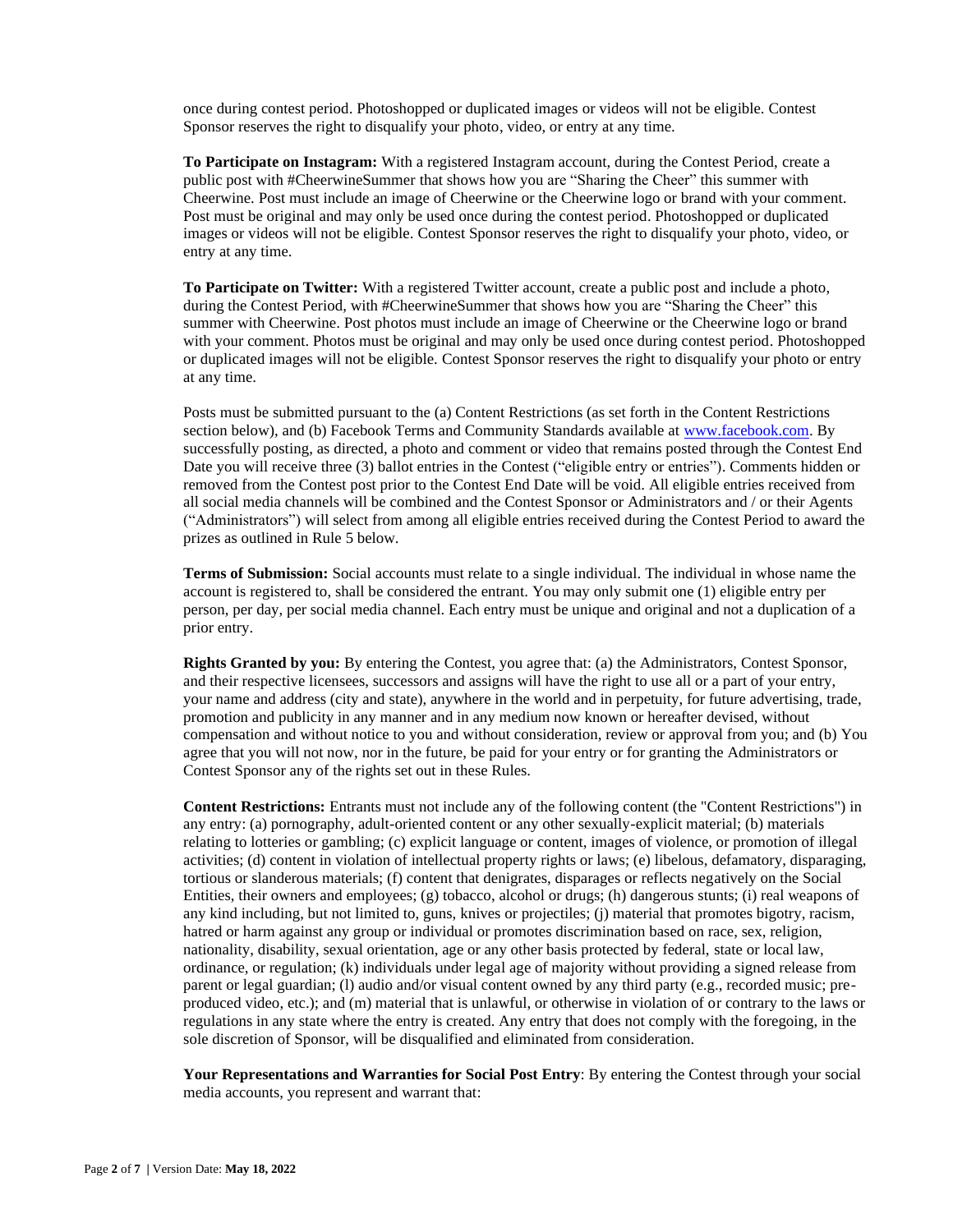- a) Your entry, in its entirety, is an original work by you and you have not included third party content in or in connection with your entry without permission.
- b) Your entry will not cause injury or damage to any other person relying upon any instructions contained in your entry.
- c) Your entry, the use thereof by the Contest Administrators, or the exercise by the Contest Sponsor or Administrators of any of the rights granted by you under these Official Rules, does not and will not infringe or violate any rights of any third party or entity, including, without limitation, patent, copyright, trademark, trade secret, defamation, privacy, publicity, false light, misappropriation, confidentiality, or any contractual or other rights.
- d) You have all the rights, licenses, permissions, and consents necessary to submit the entry and to grant all the rights that you have granted under these Contest Rules.
- e) All persons who were engaged by you to work on the entry or have contributed to the entry have:
	- (i) Given you their written consent to submit the entry without claims for payment of any kind; and
	- (ii) Provided written permission to include their name in or with your entry (or if a minor who is not your child, you must have the permission of their parent or legal guardian) and you may be asked by the Contest Administrators to provide such permission in writing to the Contest Administrators; and
	- (iii) You have read, understood, accept and agree to be bound by these Official Rules and by the Contest Sponsor's privacy terms as set out at<https://cheerwine.com/privacy/> and understand that they may be amended from time to time.
- **B) UPLOAD RECEIPT:** Throughout the Contest Period only, customers are invited to upload an image of their valid purchase receipts showing purchase of any Cheerwine product. Each valid receipt uploaded will generate five (5) automatic ballot entries into the Weekly and Grand Prize Drawings. Valid purchase receipts must include proof of purchase made during the Contest period. Go t[o https://cheerwine.com/contest/](https://cheerwine.com/contest/) and follow the instructions to upload your receipt. **All receipts must be uploaded by July 31, 2022, at 11:59 pm ET.**

**NO PURCHASE NECESSARY ENTRY:** You can obtain five (5) entries into the Contest without making a purchase by sending a 3" x 5" card legibly printed together with your name, your email address, your mailing address, and your phone number to "Cheerwine 2022 Summer Contest Entry Request", 600 Main Street, #300, Tonawanda, NY 14151-0888. Requests must be received by July 31, 2022. Limit one request per day; one request per outer mailing envelope. No mechanically reproduced or computer-generated requests allowed. Your eligible entries will be included in the Weekly and Grand Prize Drawings held after receipt of your request, for the Upload Receipt Contest Sweepstakes drawings only. Requests will not be returned. You will only be contacted if you are drawn as a potential winner.

**C) BONUS CODES:** Throughout the Contest Period, Contest Sponsor, Prize Partners, and other affiliates may offer Bonus Codes through a variety of communication channels including, but not limited to Facebook, Instagram and Twitter. Customers are invited to enter Bonus Codes at [https://cheerwine.com/contest/.](https://cheerwine.com/contest/) Each valid Bonus Code entry will generate one (1) automatic ballot entry into the Weekly and Grand Prize Drawings. Bonus Codes can only be entered once per registered email address.

**4) CHEERWINE SAVINGS COUPONS:** When customers submit a valid post (using #CheerwineSummer as described in Rule 3A above); upload a valid purchase receipt (as described in Rule 3B, above), or enter a valid bonus code (as described in Rule 3C) above, they will receive a Cheerwine Savings Coupon ("digital print-at-home coupon") valued at \$1.00 off any package of Cheerwine or Cheerwine Zero Sugar redeemable at participating retail stores. Limit two (2) digital coupons per entrant per month for the Contest Period. Valid social media post entries will receive a DM (direct message) with a link to download their coupon. Valid purchase receipt entries and bonus code entries will receive an email with a "thank you for entering" message and a link to download their coupon.

### **5) WINNER SELECTION AND CONTEST PRIZES:**

**A) WINNER SELECTION:** There are two (2) ways that winners will be selected:

**i) Best Social Media Posts** – Submit a valid post using #CheerwineSummer as described in Rule 3A above for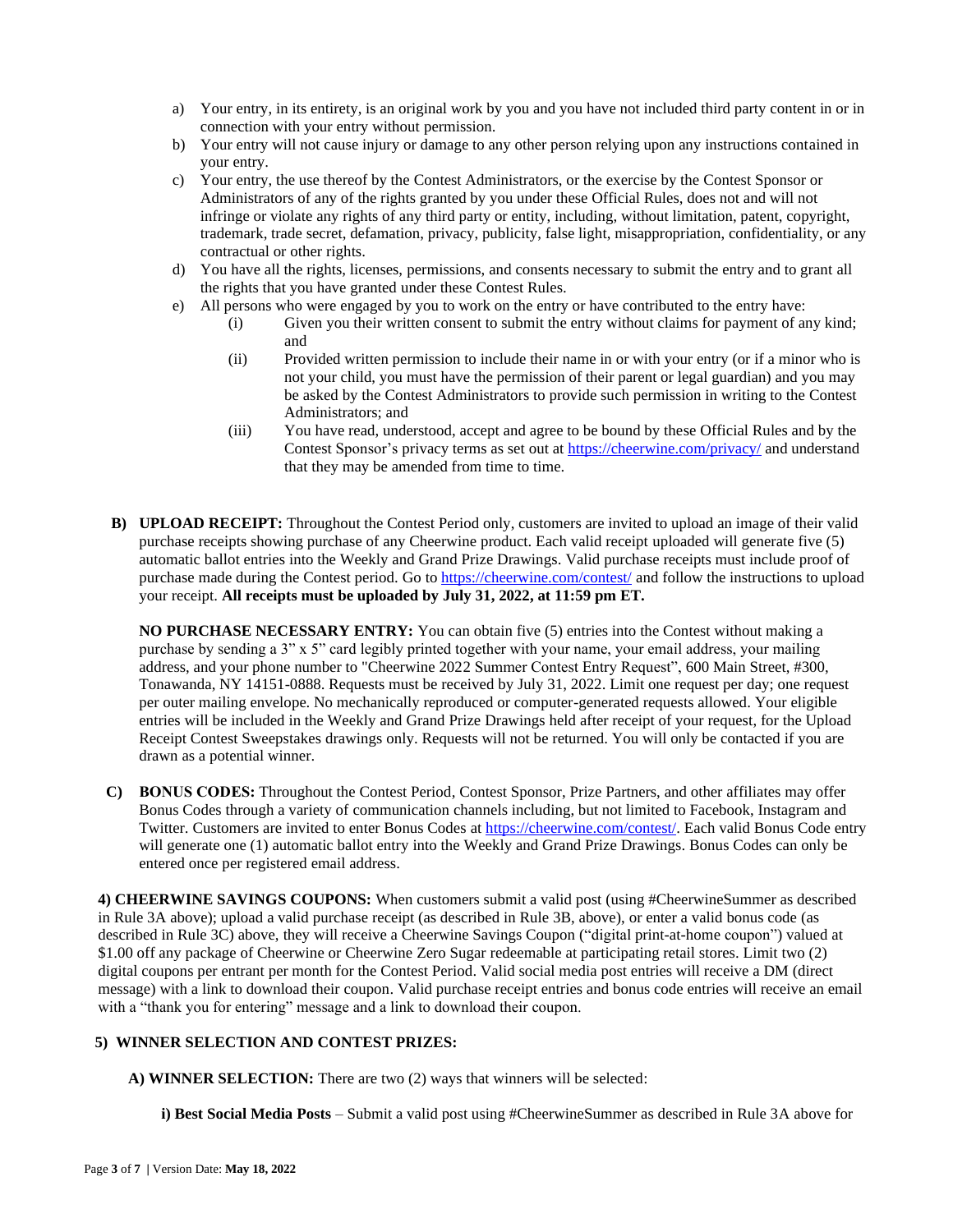entry in the Contest. Contest Sponsor will nominate a selection committee of not fewer than three (3) Prize Contest judges ("judges") who will select, in their opinion, the best eligible entry for one (1) of the three weekly prizes, as noted in Table 1 below. Criteria for selection will include, but is not limited to, the entries that are most visually appealing, the uniqueness of the entry and the clarity and impact of the original Cheerwine imagery, depicting how you are "Sharing the Cheer" this summer with Cheerwine. The decision of the judges will be final. Non-winning entries will be combined with all other entries and will be eligible for the Grand Prize Drawing.

**ii) Contest Sweepstakes Drawings -** Once you have successfully entered the Contest, using any of the methods described in Rule 3B) or 3C) above, your ballot(s) will be eligible to win Weekly and Grand Prizes as described below. One (1) of the three weekly prizes, as noted in Table 1 below, will be awarded from among all eligible entries received because of valid purchase receipt uploads and no purchase requests combined and one (1) of the three weekly prizes will be awarded from among eligible bonus code entries. Administrator will conduct random drawings at their offices in Charleston, SC following the schedule as detailed in Table 1, below. All eligible, non-winning entries will automatically carry forward to all subsequent drawings. The Administrators computers will be the official timeclock for the promotion. Limit one prize per person, per household, per email address.

**B) WEEKLY PRIZES:** There will be a total of twenty-seven (27) Weekly Prizes awarded (three (3) per week) throughout the Contest Period. See Table 1 below for a listing of all prizes, approximate retail values ("ARV") and prize winner selection dates. Potential prize winners will be selected from among all eligible entries received prior to each selection date.

| <b>Prize Description (Details below)</b>  | <b>ARV Each</b><br><b>Prize</b> | <b>Available to</b><br>be Won | <b>Prize Winner Selection Dates - all dates are</b><br>in $2022$                   |
|-------------------------------------------|---------------------------------|-------------------------------|------------------------------------------------------------------------------------|
| Cheerwine for a Year!                     | \$266.00                        | 3                             | June 9, selected from valid entries received<br>through<br>11:59 PM ET on June 5   |
| Sunny Siders Summer Bundle                | \$214.00                        | 3                             | June 16, selected from valid entries received<br>through<br>11:59 PM ET on June 12 |
| QuikTrip - \$250 Gift Card                | \$264.00                        | 3                             | June 23, selected from valid entries received<br>through<br>11:59 PM ET on June 19 |
| BBQ's Best Friend - Carolina Road<br>Trip | \$339.00                        | 3                             | June 30, selected from valid entries received<br>through<br>11:59 PM ET on June 26 |
| <b>Blackstone Cheermaster Bundle</b>      | \$388.00                        | 3                             | July 7, selected from valid entries received<br>through<br>11:59 PM ET on July 3   |
| Bojangles \$250 Gift Card                 | \$264.00                        | 3                             | July 14, selected from valid entries received<br>through 11:59 PM ET on July 10    |
| Baking with Cheerwine                     | \$200.00                        | 3                             | July 21, selected from valid entries received<br>through<br>11:59 PM ET on July 17 |
| Omega Sports Bundle                       | \$329.00                        | 3                             | July 28 selected from valid entries received<br>through<br>11:59 PM ET on July 24  |
| Cheerwine Summertime Snackage<br>Package  | \$200.00                        | 3                             | August 4 selected from valid entries received<br>through<br>11:59 PM ET on July 31 |
| <b>TOTAL WEEKLY PRIZES</b>                |                                 | 27                            |                                                                                    |

**Table 1: Weekly Contest Prizes and Drawing Dates:**

For each week, three (3) Prize winner selections will be chosen to receive prizes as follows: The first prize each week will be awarded for the best Social Media Post. The second prize will be awarded from random drawing from among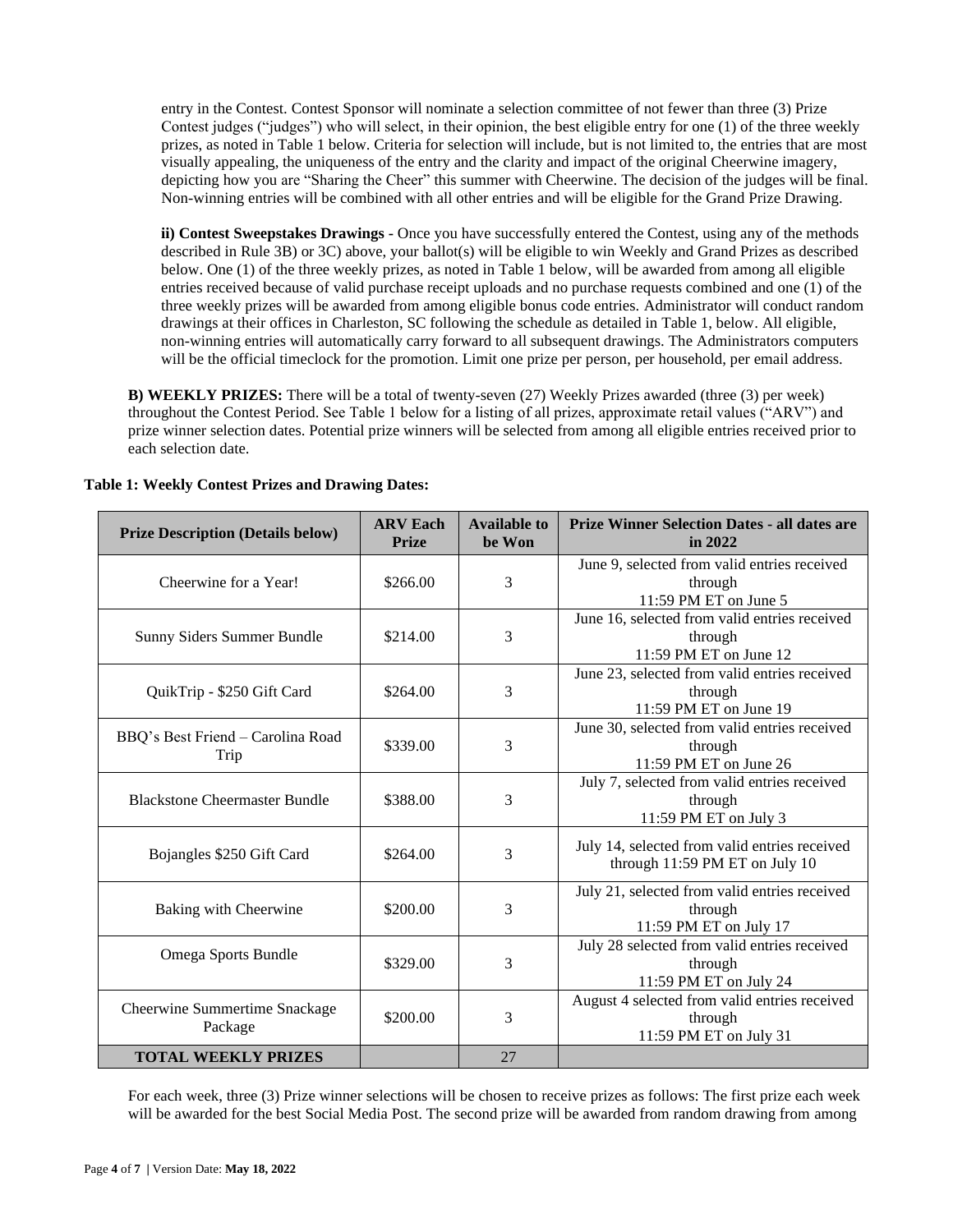all ballots generated from correct and eligible Receipt Upload entries. The third prize will be awarded from random drawing from among all ballots generated from eligible Bonus Code entries. (See Rule 5A above for details.)

#### **ADDITIONAL WEEKLY CONTEST PRIZE INFORMATION:**

**Cheerwine for a Year!** prize consists of 24 Cheerwine 12-pack Coupons, two Cheerwine Beach Towels, one Cheerwine Soft Cooler, two Cheerwine Coozies, and two Cheerwine hats. **Sunny Siders Summer Bundle** prize consists of two pairs of Nectar Sunglasses + Sperry gift card for one pair of shoes (up to \$120) and two Cheerwine 12 pack coupons. **QuikTrip \$250 Gift Card** prize includes two Cheerwine 12-pack coupons. **BBQ's Best Friend – Carolina's Road Trip!** Prize consists of thirteen (13) - \$25 gift cards to Cheerwine partner BBQ Restaurants across NC and SC and two Cheerwine 12-pack coupons. **Blackstone Cheermaster Bundle** prize consists of Blackstone 22" Griddle with Hard Cover and Carry Bag, Bright Leaf Classic Gift Bag by Carolina Packers, Cackalacky Cookout Trio of Sauces and two Cheerwine 12-pack coupons. **\$250 Bojangles Gift Card** prize includes two Cheerwine 12-pack coupons. **Baking with Cheerwine** prize includes 2nd generation Google Nest Hub display, two bottles Cheerwine Syrup, two Cheerwine Glass Tumblers, Baking Set (includes: Ceramic non-stick brownie pan in red, silicone donut mold in red, Silicone Wire Whisk in red, Silicone Spoonula in red, and Cheerwine Oven Mitt) Cheerwine Recipe Cards, and two Cheerwine 12-pack coupons. **Omega Sports Bundle** prize consists of \$200 Omega Sports Gift Card, Freestyle Red Rocker Chair, Yeti Rambler and two Cheerwine 12-pack coupons. **Cheerwine Summertime Snackage Package** prize includes UTZ Limited Edition 100 Year Tin full of snacks and merchandise; 6 boxes of assorted Dewey's Cookies, one Cheerwine Soft Cooler, two Cheerwine Beach Towels, two Cheerwine Coozies, and two Cheerwine 12-pack coupons.

**C) GRAND PRIZE – THE WHOLE CABOODLE:** There will be a one (1) Grand Prize drawn on August 18, 2022. Grand Prize consists of one (1) each of all the merchandise items included in the weekly prizes as noted above plus twenty-four (24) Cheerwine 12-pack coupons. See Table 1 above for a listing of all weekly prizes. Total approximate retail value of Grand Prize - The Whole Caboodle is \$2,352. All eligible entries received by any method throughout the Contest will be combined and the potential prize winner will be selected from among all eligible entries received.

For all Gift Card prizes, certain conditions may apply – see the card for details. No cash or substitution, in whole or in part, is allowed for any prize except as determined by Contest Sponsor. Contest Sponsor may substitute a prize of equal or greater value should the advertised prize become unavailable. No compensation or substitute is offered for any portion of the prize not claimed or utilized; any portion of the prize not utilized, and its corresponding value will be forfeited. Prizes may not be exactly as shown in the contest publicity or promotional materials. Any costs and expenses for any prize, not expressly detailed herein, are the sole responsibility of the winner. All tax liability on all prizes is solely the responsibility of the winner.

**6) NOTIFICATION AND REDEMPTION:** If you have been chosen as a potential winner for any of the prizes as described above, the Contest Sponsor and / or their Agents will contact you via private message through the social media application, email, or other contact information you provided to the Contest Sponsor. If the selected potential winner does not respond to the Contest Sponsor's or Administrators' notification within seven (7) days of the prize selection, and if the Contest Sponsor or Administrators has made two (2) separate contact attempts, the potential winner will be disqualified, and a new potential winner may be selected from among the remaining eligible entries.

As a condition of awarding any Contest prize, winner must sign and return, within five (5) days of receipt, the Contest Sponsor's Release Form confirming his/her compliance with these Official Rules and releasing the Contest Sponsor and Administrators, each of their respective affiliates, subsidiaries, advertising and promotional agencies, and the directors, officers, partners, dealers, employees and agents of each of the foregoing, from and against any and all liability arising from or in connection with participation in the Contest or the acceptance, possession or use/misuse of the prize (or any portion thereof). The winner must also provide proof of identity to a valid representative of the Contest Sponsor or Administrators. If a potential winner fails to return the required documents and provide proof of identity in accordance with these Rules or is found to have violated the rules of the Contest in any way, or if any prize or prize notification from the Contest Sponsor is returned as undeliverable, the potential winner will be disqualified and will be deemed to have forfeited the prize in question. In the case of forfeit, the Contest Sponsor may hold a random drawing to select an alternate prize winner.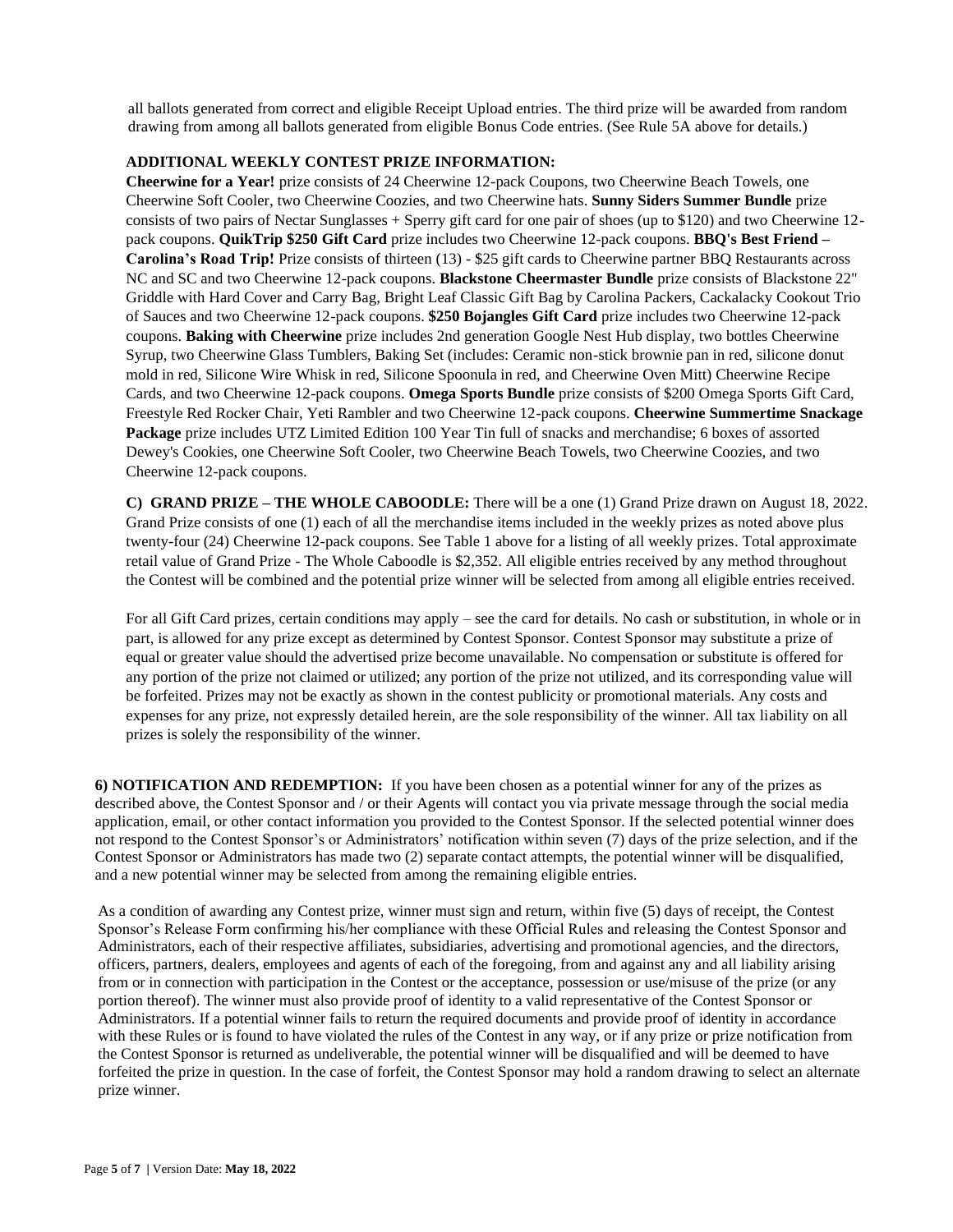You are not a winner until your submission or online claim has been verified and your eligibility confirmed by the Administrator. Once verified, prizes will be shipped prepaid to winner's valid disclosed address. Some weekly prize packs may involve multiple shipments from different locations. Allow approximately four (4) to six (6) weeks for shipment of prizes following verification.

Subject to verification of eligibility and compliance with the terms of these Official Rules, the potential winners will be declared the official winners of the Contest. If you are under the age of majority, you must have a parent or legal guardian accept the prize on your behalf. Prize winners will be randomly drawn from among all eligible entries received at the offices of the Administrator or their Agents. Limit one winner per household.

**7) ODDS:** For Social Media Post prizes, winners are selected by committee. Odds of winning any prize in the Contest Sweepstakes drawings, including the Grand Prize, is dependent upon the number of eligible entries received prior to any prize selection.

**8) LIST OF WINNERS/COPY OF RULES:** The name of the prize winners and a copy of the complete Official Rules are available by sending a self-addressed, stamped envelope to "Cheerwine Contest, 600 Main Street, #300, Tonawanda, NY 14151-0888. Please specify "Rules" and/or "Winners' List" with your request. Vermont residents may omit return postage.

**9) PUBLICITY:** Acceptance of a prize constitutes permission for the Contest Sponsor and Social Entities, to use the winner's name, likeness, voice and/or comments for advertising, trade, or promotional purposes worldwide in commerce and in any media without limitation or additional compensation unless prohibited by law. The name of the Contest prize winner may be published in the Contest Sponsor's media following verification of prize winner.

**10) RESTRICTIONS:** The following are prohibited and will result in automatic disqualification from the Contest: (1) using any method that artificially increases odds of winning; (2) non-compliance with these Official Rules; and (3) any other act which the Contest Sponsor determines in its sole discretion, jeopardizes the integrity or proper conduct of the Contest.

**11) PRIVACY:** Contest Sponsor will be collecting personal data about you for the administration of the Contest and for purposes of internal market research. No such personal data will be transferred or sold to any third party except in the following circumstances:

- when you give us permission to do so;
- when, in good faith, we believe the law requires disclosure;

• to affiliated companies, provided that our affiliated companies and their agents and advisors and their respective employees are restricted from using the information for any other purpose other than as described in these Official Rules; and

• to our respective agents for data processing purposes, our respective professional advisors and promotional and marketing agencies, provided that such agents, professional advisors and promotional and marketing agencies are restricted from using the information for any purpose other than as described in these Official Rules.

Contest Sponsor may match aggregated, statistical use information to parameters established by third parties, without releasing user information. This information will not contain any personally identifiable information. Contest Sponsor may share aggregate information with trading partners, co-branded sites, participating sponsors, and advertisers; however, this aggregated information will not contain personally identifiable information.

**12) GENERAL TERMS AND CONDITIONS:** Participation in the Contest constitutes the entrant's ("you" or "your") full and unconditional agreement to and acceptance of these Official Rules including the decisions of the Contest Sponsor, which are final with respect to all matters relating to the Contest. This Contest is void outside the jurisdictions specified in these Rules and where prohibited by law and is subject to all applicable federal, state, and local laws and regulations. The Contest Sponsor reserves the right to terminate or withdraw the Contest or to amend these Official Rules at any time, without prior notice. Unless otherwise noted, all taxes, fees and all other expenses and surcharges on prizes, if any, are the sole responsibility of the prize winner, except as provided herein. The Contest Sponsor and Social Entities make no representations or warranties regarding any awarded prize. By participating in the Contest, each entrant agrees to release and hold the Contest Sponsor, any Prize suppliers, Administrators, Facebook, Instagram and Twitter and each of their respective parent companies, affiliates, subsidiaries, advertising, promotion, fulfillment agencies, legal advisors and each of their respective employees, officers, directors, shareholders and agents (collectively the "Released Parties"), harmless